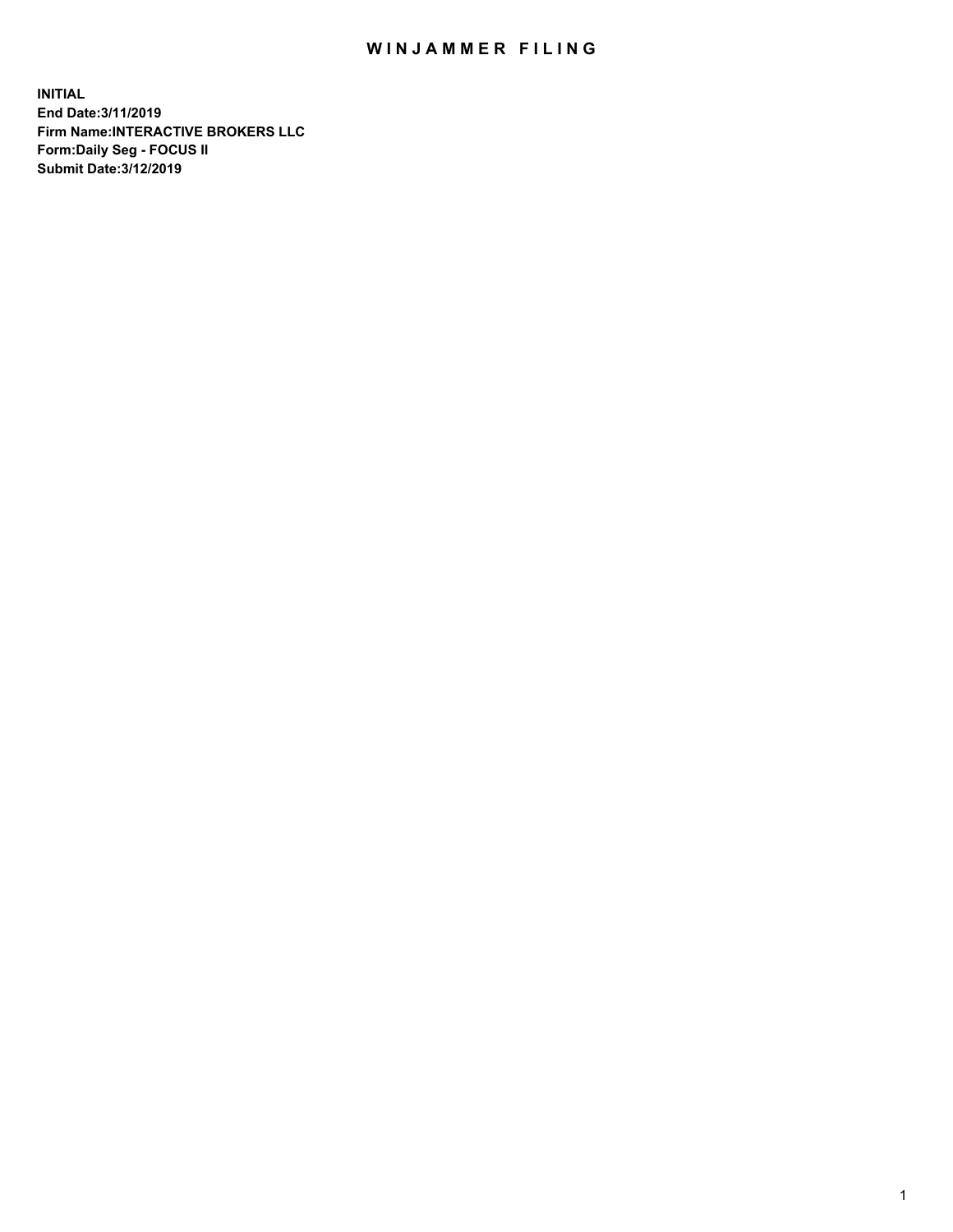**INITIAL End Date:3/11/2019 Firm Name:INTERACTIVE BROKERS LLC Form:Daily Seg - FOCUS II Submit Date:3/12/2019 Daily Segregation - Cover Page**

| Name of Company                                                                                                                                                                                                                                                                                                                | <b>INTERACTIVE BROKERS LLC</b>                                                                  |
|--------------------------------------------------------------------------------------------------------------------------------------------------------------------------------------------------------------------------------------------------------------------------------------------------------------------------------|-------------------------------------------------------------------------------------------------|
| <b>Contact Name</b>                                                                                                                                                                                                                                                                                                            | James Menicucci                                                                                 |
| <b>Contact Phone Number</b>                                                                                                                                                                                                                                                                                                    | 203-618-8085                                                                                    |
| <b>Contact Email Address</b>                                                                                                                                                                                                                                                                                                   | jmenicucci@interactivebrokers.c<br>om                                                           |
| FCM's Customer Segregated Funds Residual Interest Target (choose one):<br>a. Minimum dollar amount: ; or<br>b. Minimum percentage of customer segregated funds required:% ; or<br>c. Dollar amount range between: and; or<br>d. Percentage range of customer segregated funds required between:% and%.                         | $\overline{\mathbf{0}}$<br>$\overline{\mathbf{0}}$<br>155,000,000 245,000,000<br>0 <sub>0</sub> |
| FCM's Customer Secured Amount Funds Residual Interest Target (choose one):<br>a. Minimum dollar amount: ; or<br>b. Minimum percentage of customer secured funds required:%; or<br>c. Dollar amount range between: and; or<br>d. Percentage range of customer secured funds required between:% and%.                            | $\overline{\mathbf{0}}$<br>$\overline{\mathbf{0}}$<br>80,000,000 120,000,000<br>00              |
| FCM's Cleared Swaps Customer Collateral Residual Interest Target (choose one):<br>a. Minimum dollar amount: ; or<br>b. Minimum percentage of cleared swaps customer collateral required:% ; or<br>c. Dollar amount range between: and; or<br>d. Percentage range of cleared swaps customer collateral required between:% and%. | $\overline{\mathbf{0}}$<br>$\underline{\mathbf{0}}$<br>0 <sub>0</sub><br>0 <sub>0</sub>         |

Attach supporting documents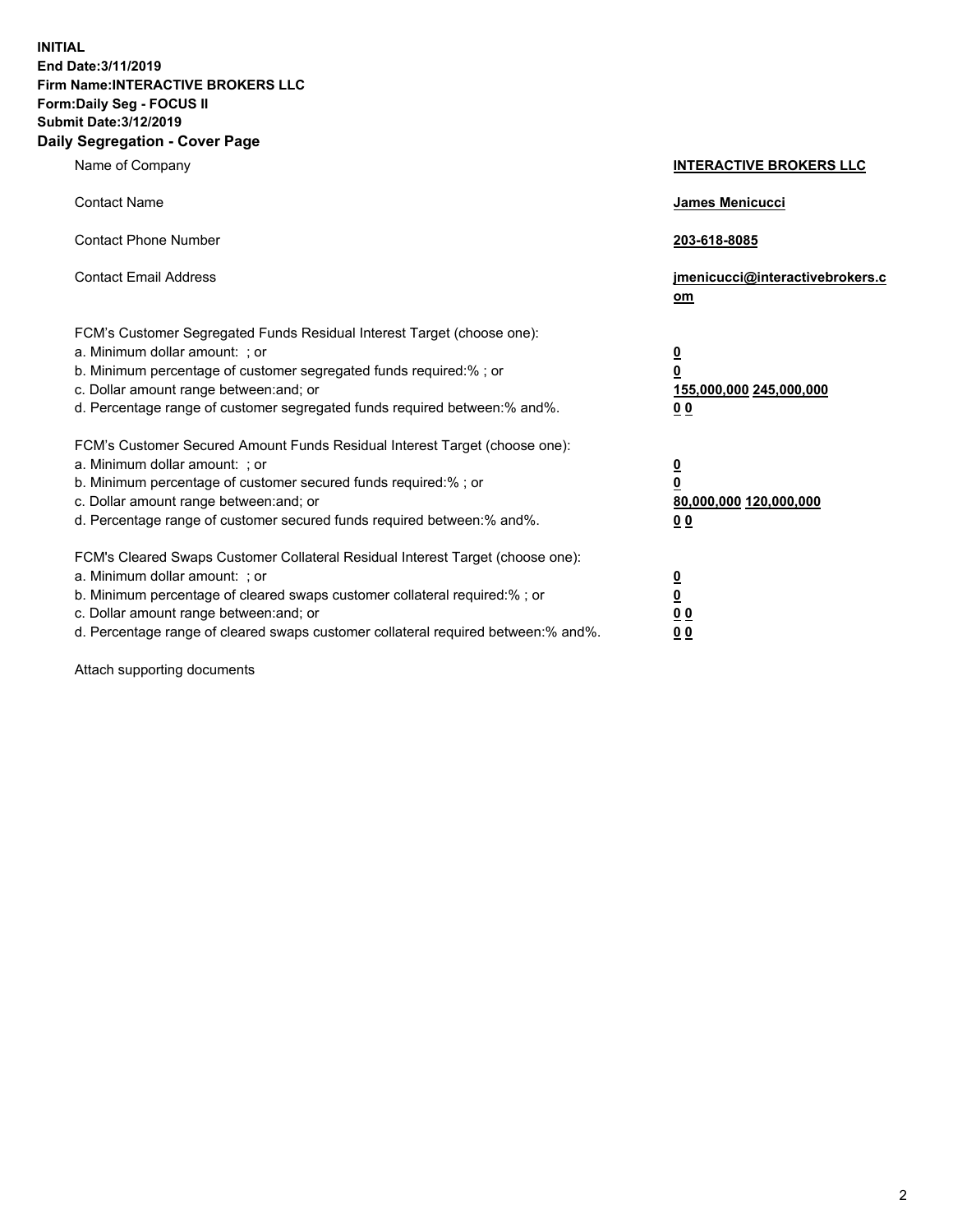## **INITIAL End Date:3/11/2019 Firm Name:INTERACTIVE BROKERS LLC Form:Daily Seg - FOCUS II Submit Date:3/12/2019 Daily Segregation - Secured Amounts**

|                | Daily Jegregation - Jeculed Aniounts                                                              |                                                      |
|----------------|---------------------------------------------------------------------------------------------------|------------------------------------------------------|
|                | Foreign Futures and Foreign Options Secured Amounts                                               |                                                      |
|                | Amount required to be set aside pursuant to law, rule or regulation of a foreign                  | $0$ [7305]                                           |
|                | government or a rule of a self-regulatory organization authorized thereunder                      |                                                      |
| $\mathbf{1}$ . | Net ledger balance - Foreign Futures and Foreign Option Trading - All Customers                   |                                                      |
|                | A. Cash                                                                                           | 451,673,835 [7315]                                   |
|                | B. Securities (at market)                                                                         | $0$ [7317]                                           |
| 2.             | Net unrealized profit (loss) in open futures contracts traded on a foreign board of trade         | 4,818,239 [7325]                                     |
| 3.             | Exchange traded options                                                                           |                                                      |
|                | a. Market value of open option contracts purchased on a foreign board of trade                    | <b>85,726</b> [7335]                                 |
|                | b. Market value of open contracts granted (sold) on a foreign board of trade                      | -19,726 [7337]                                       |
| 4.             | Net equity (deficit) (add lines 1.2. and 3.)                                                      | 446,921,596 [7345]                                   |
| 5.             | Account liquidating to a deficit and account with a debit balances - gross amount                 | 7,363 [7351]                                         |
|                | Less: amount offset by customer owned securities                                                  | 0 [7352] 7,363 [7354]                                |
| 6.             | Amount required to be set aside as the secured amount - Net Liquidating Equity                    | 446,928,959 [7355]                                   |
|                | Method (add lines 4 and 5)                                                                        |                                                      |
| 7.             | Greater of amount required to be set aside pursuant to foreign jurisdiction (above) or line<br>6. | 446,928,959 [7360]                                   |
|                | FUNDS DEPOSITED IN SEPARATE REGULATION 30.7 ACCOUNTS                                              |                                                      |
| 1.             | Cash in banks                                                                                     |                                                      |
|                | A. Banks located in the United States                                                             | 60,500,115 [7500]                                    |
|                | B. Other banks qualified under Regulation 30.7                                                    | 0 [7520] 60,500,115 [7530]                           |
| 2.             | Securities                                                                                        |                                                      |
|                | A. In safekeeping with banks located in the United States                                         | 411,876,290 [7540]                                   |
|                | B. In safekeeping with other banks qualified under Regulation 30.7                                | 0 [7560] 411,876,290 [7570]                          |
| 3.             | Equities with registered futures commission merchants                                             |                                                      |
|                | A. Cash                                                                                           | $0$ [7580]                                           |
|                | <b>B.</b> Securities                                                                              | $0$ [7590]                                           |
|                | C. Unrealized gain (loss) on open futures contracts                                               | $0$ [7600]                                           |
|                | D. Value of long option contracts                                                                 | $0$ [7610]                                           |
|                | E. Value of short option contracts                                                                | 0 [7615] 0 [7620]                                    |
| 4.             | Amounts held by clearing organizations of foreign boards of trade                                 |                                                      |
|                | A. Cash                                                                                           | $0$ [7640]                                           |
|                | <b>B.</b> Securities                                                                              | $0$ [7650]                                           |
|                | C. Amount due to (from) clearing organization - daily variation                                   | $0$ [7660]                                           |
|                | D. Value of long option contracts                                                                 | $0$ [7670]                                           |
|                | E. Value of short option contracts                                                                | 0 [7675] 0 [7680]                                    |
| 5.             | Amounts held by members of foreign boards of trade                                                |                                                      |
|                | A. Cash                                                                                           | 89,916,728 [7700]                                    |
|                | <b>B.</b> Securities                                                                              | $0$ [7710]                                           |
|                | C. Unrealized gain (loss) on open futures contracts                                               | 2,013,604 [7720]                                     |
|                | D. Value of long option contracts                                                                 | 85,726 [7730]                                        |
|                | E. Value of short option contracts                                                                | <mark>-19,726</mark> [7735] <b>91,996,332</b> [7740] |
| 6.             | Amounts with other depositories designated by a foreign board of trade                            | 0 [7760]                                             |
| 7.             | Segregated funds on hand                                                                          | $0$ [7765]                                           |
| 8.             | Total funds in separate section 30.7 accounts                                                     | 564, 372, 737 [7770]                                 |
| 9.             | Excess (deficiency) Set Aside for Secured Amount (subtract line 7 Secured Statement               | 117,443,778 [7380]                                   |
|                | Page 1 from Line 8)                                                                               |                                                      |
| 10.            | Management Target Amount for Excess funds in separate section 30.7 accounts                       | 80,000,000 [7780]                                    |
| 11.            | Excess (deficiency) funds in separate 30.7 accounts over (under) Management Target                | 37,443,778 [7785]                                    |
|                |                                                                                                   |                                                      |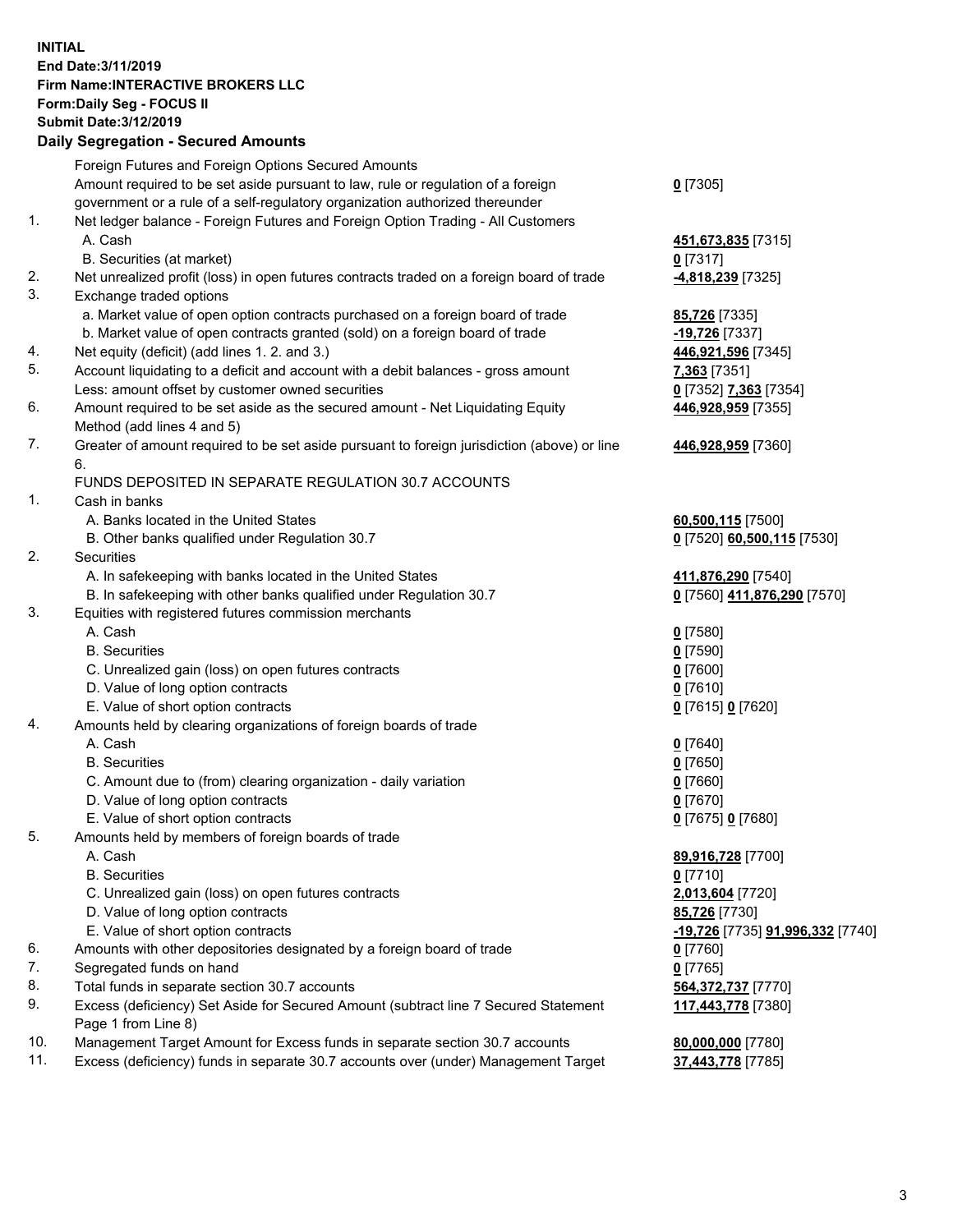**INITIAL End Date:3/11/2019 Firm Name:INTERACTIVE BROKERS LLC Form:Daily Seg - FOCUS II Submit Date:3/12/2019 Daily Segregation - Segregation Statement** SEGREGATION REQUIREMENTS(Section 4d(2) of the CEAct) 1. Net ledger balance A. Cash **3,900,643,446** [7010] B. Securities (at market) **0** [7020] 2. Net unrealized profit (loss) in open futures contracts traded on a contract market **-115,571,026** [7030] 3. Exchange traded options A. Add market value of open option contracts purchased on a contract market **111,801,299** [7032] B. Deduct market value of open option contracts granted (sold) on a contract market **-171,126,324** [7033] 4. Net equity (deficit) (add lines 1, 2 and 3) **3,725,747,395** [7040] 5. Accounts liquidating to a deficit and accounts with debit balances - gross amount **1,224,954** [7045] Less: amount offset by customer securities **0** [7047] **1,224,954** [7050] 6. Amount required to be segregated (add lines 4 and 5) **3,726,972,349** [7060] FUNDS IN SEGREGATED ACCOUNTS 7. Deposited in segregated funds bank accounts A. Cash **445,926,306** [7070] B. Securities representing investments of customers' funds (at market) **2,301,098,935** [7080] C. Securities held for particular customers or option customers in lieu of cash (at market) **0** [7090] 8. Margins on deposit with derivatives clearing organizations of contract markets A. Cash **4,141,465** [7100] B. Securities representing investments of customers' funds (at market) **1,251,059,956** [7110] C. Securities held for particular customers or option customers in lieu of cash (at market) **0** [7120] 9. Net settlement from (to) derivatives clearing organizations of contract markets **-8,853,586** [7130] 10. Exchange traded options A. Value of open long option contracts **112,215,743** [7132] B. Value of open short option contracts **-171,538,986** [7133] 11. Net equities with other FCMs A. Net liquidating equity **0** [7140] B. Securities representing investments of customers' funds (at market) **0** [7160] C. Securities held for particular customers or option customers in lieu of cash (at market) **0** [7170] 12. Segregated funds on hand **0** [7150] 13. Total amount in segregation (add lines 7 through 12) **3,934,049,833** [7180] 14. Excess (deficiency) funds in segregation (subtract line 6 from line 13) **207,077,484** [7190] 15. Management Target Amount for Excess funds in segregation **155,000,000** [7194]

16. Excess (deficiency) funds in segregation over (under) Management Target Amount Excess

**52,077,484** [7198]